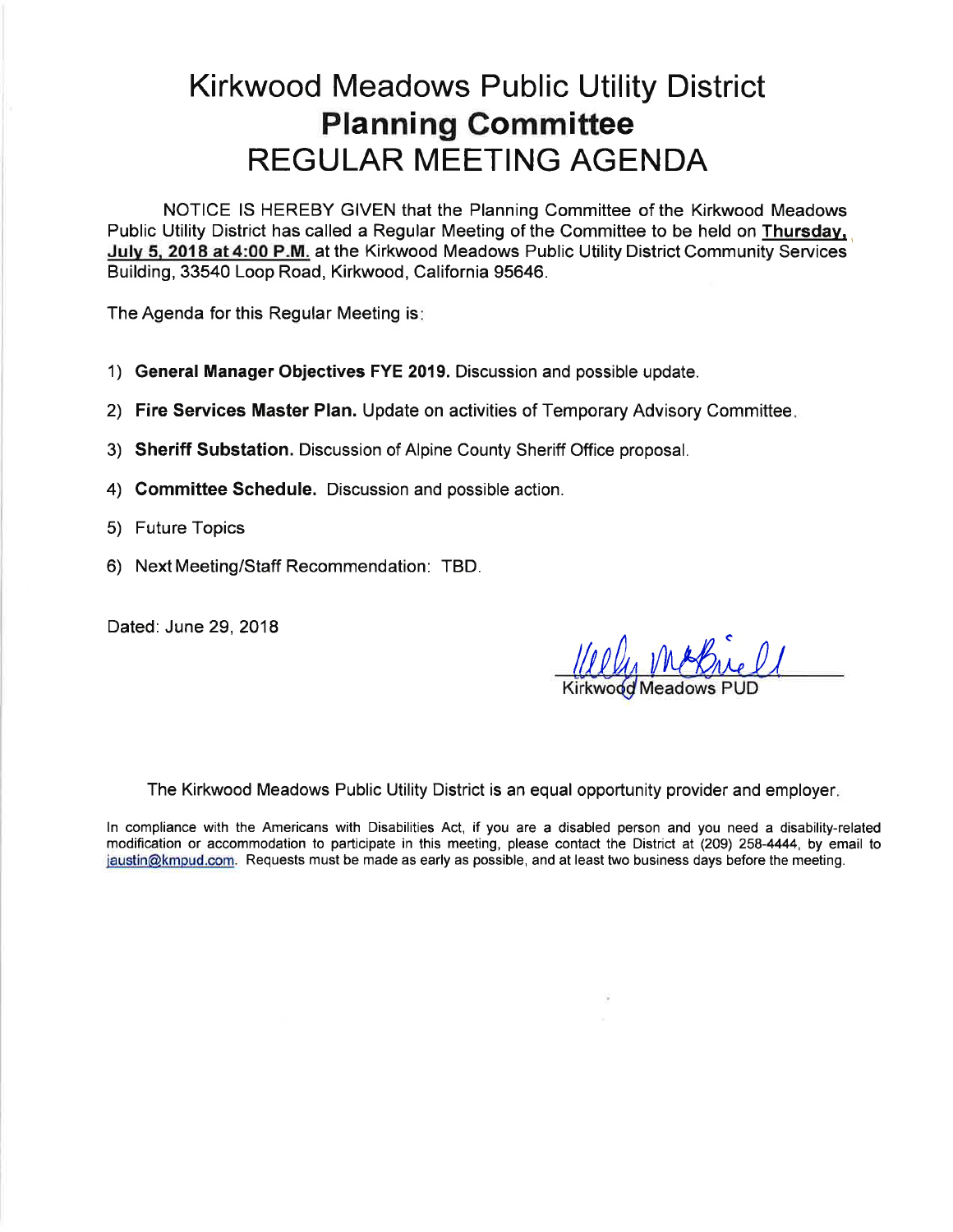### **Kirkwood Meadows Public Utility District General Manager Planning Objectives FYE 2019**

#### **Planning (Reviewed by Committee 3/22/18)**

- 1. Revise and approve Kirkwood Fire Ordinance to conform to latest statutes and local needs by July 1, 2018.
- 2. Refine capacity projections to better evaluate District's Will-Serve capabilities and update Will Serve obligations by December 31, 2018.
- 3. Continue to research and pursue grant opportunities for capital projects and fire department needs.
- 4. Evaluate the feasibility of establishing a law enforcement presence in Kirkwood.
- 5. Continue to work with community stakeholders to resolve funding mechanism for future community and District employee housing needs.
- 6. Work with Vail to realize their long range renewable energy strategy.
- 7. Revise Electric, Propane, Wastewater, and Water District standards.
- 8. Analyze options and feasibility of District offered storm drain contract services.
- 9. Review feasibility of remote cameras on the Out Valley towers.
- 10.Work with the Board and Vail to provide the opportunity for discount electric rates if Vail extends the ski season past early April.
- 11.Simplify connection fees to allow developers easier understanding of what connection costs will be for new development.
- 12.Participate in local, regional, and state economic development activities, conferences, and meetings.

13.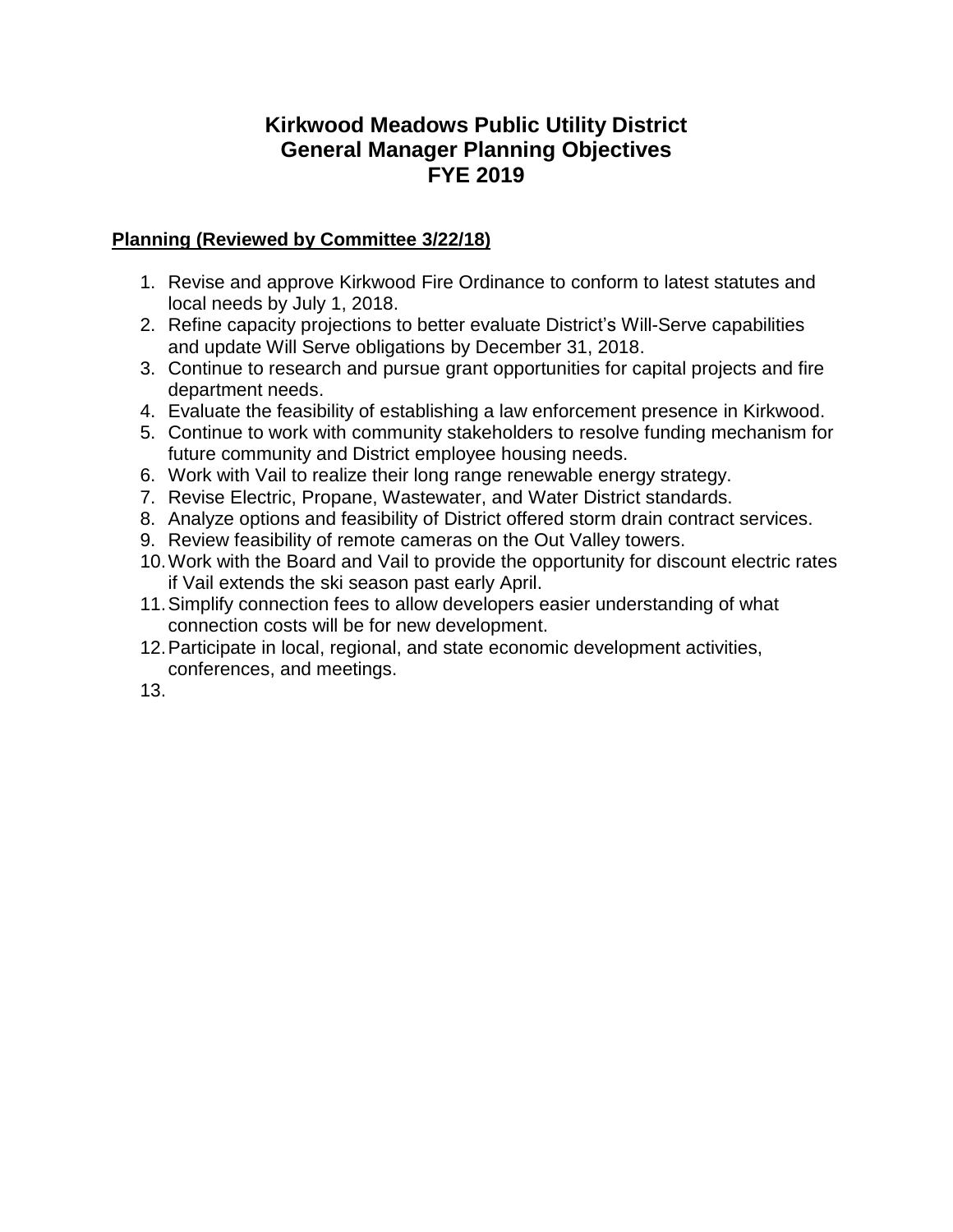Apine County Sheriff's Office June 10, 2016

# Start up Costs

| Recuritment, background, equipment,   |                 |                                        |                   |
|---------------------------------------|-----------------|----------------------------------------|-------------------|
| uniform, etc                          | \$12,000.00     |                                        |                   |
| Vehicle                               | 38,000.00       |                                        |                   |
| Sub-total                             | \$ 50,000.00    |                                        |                   |
| <b>Ongoing Cost</b>                   |                 |                                        |                   |
|                                       | <b>Year One</b> | <b>Year Two</b>                        | <b>Year Three</b> |
| Salaries and Wages                    |                 |                                        |                   |
| Average Salary and Benefits of Deputy |                 |                                        |                   |
| Sheriff II - not including unforeseen |                 |                                        |                   |
| increasing variable costs             | \$90,142.00     | 99,156.20                              | 104,114.01        |
| Services and Supplies                 |                 |                                        |                   |
| Equipment replacement & Ammunition    | 600.00          | 600.00                                 | 600.00            |
| POST Training / Training              | 3,500.00        | 3,500.00                               | 3,500.00          |
| Fuel                                  | 3,700.00        | 3,700.00                               | 3,700.00          |
| ISF Vehicle repair                    | 1,600.00        | 1,600.00                               | 1,600.00          |
| Various Overhead Costs                | 19,000.00       | 19,000.00                              | 19,000.00         |
|                                       |                 |                                        |                   |
| Sub-total                             |                 | \$118,542.00 \$127,556.20 \$132,514.01 |                   |
|                                       |                 |                                        |                   |

**Year Five** 

Year Four

3,500.00<br>3,700.00<br>1,600.00<br>19,000.00

1,600.00

19,000.00

3,700.00

 $$143,185.70$ 

137,719.71

 $\bullet$ 

 $$143,185.70$ 

137,719.71

 $\sim$ 

132,514.01

**S** 

\$127,556.20

 $5 168,542.00$ 

Total

600.00

600.00 3,500.00

114,785.70

109,319.71

Prepared by Kitty DeSocio, MSM, CGFM